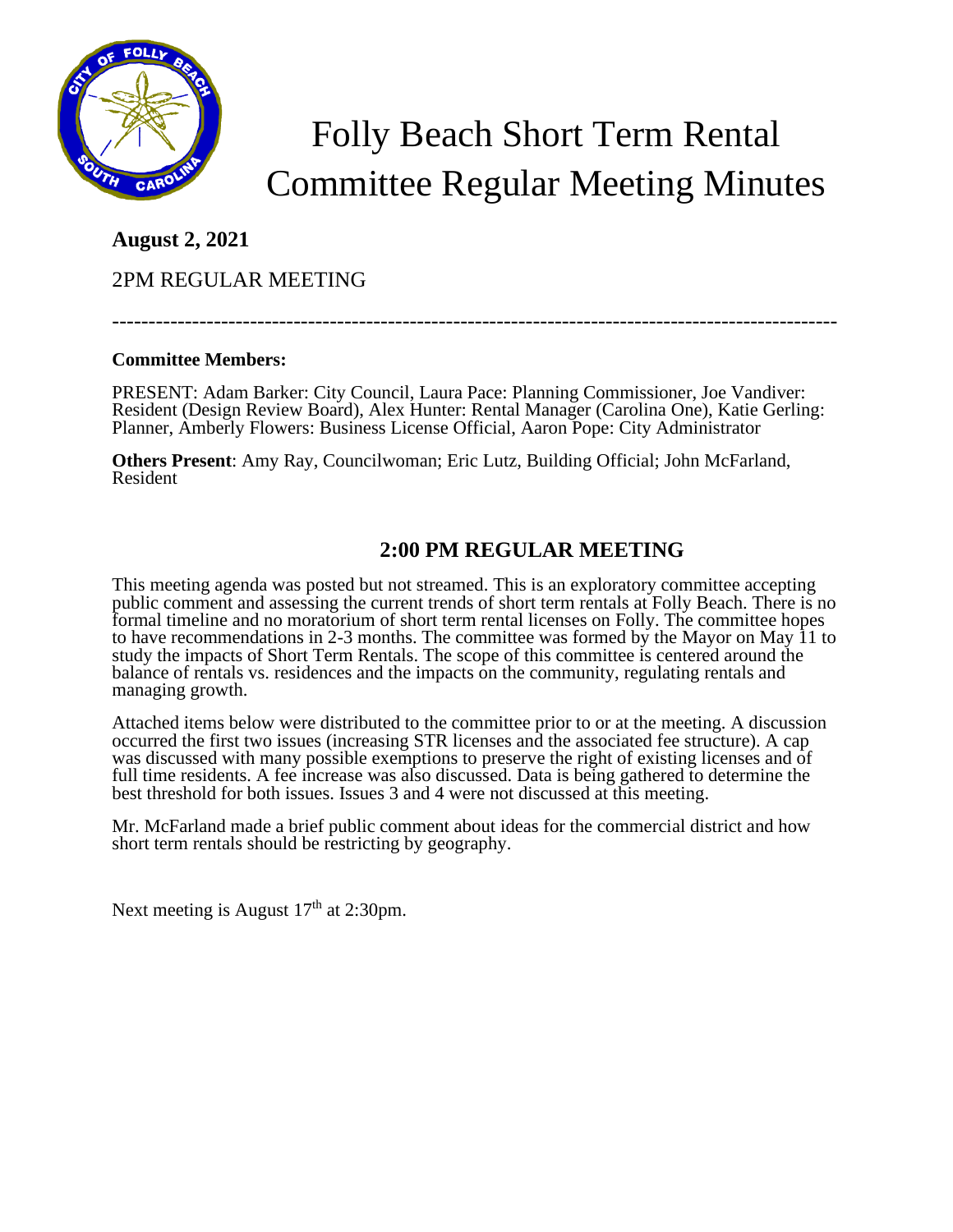

## **City of Folly Beach**

Date: August  $2<sup>nd</sup>$ , 2021 Topic: Short Term Rental Discussion

Committee Members:

Below are the four main issues identified from discussion in previous meetings. Each issue has multiple recommendations listed below along with policy, reasoning and data supporting each one. There are some information gaps and recommendations that the Committee must fill in through discussion of our upcoming meeting. Below is the format of what Council will see.

*Issue #1: The number of short term rentals in the City is increasing at high rate.*

**Recommendation 1:** The STR committee recommends that the City limit future growth of short term rentals while preserving the right of full time residents to rent their homes. **Policy:** Short term rental of primary residences shall not be capped. Residency shall be established by property tax bill showing 4% exemption.

**Reasoning:** Currently, the number of primary residences used as rentals is low. However, the committee believes that growth should be allowed in this category. 1) Short term rentals in primary homes have less negative impact than those in secondary homes. 2) Primary residence rentals are limited by duration (less than 72 days a year) and more likely to occur when the owner is on premise. 3) The ability of residents to rent their homes for income to offset taxes, insurance, and other expenses lowers the overall cost of ownership and allows more people the option to live in the City, 4) the conversion of new construction to STR has not occurred at a rapid rate despite no current restrictions. **Data:** Current percentage of STR primary residences, study to support item 1 above, #of homes built.

**Recommendation 2:** The STR committee recommends that the City limit future growth of short term rentals while preserving the rights of existing renters.

**Policy:** Existing regulations for nonconforming uses will be applied to short term rentals licensed on the date of the ordinance. This includes the right to sell the property to new owners who will be able to obtain licenses. Any license that is not renewed within 12 month of expiration (or transfer of ownership) must be renewed under new limits. Any license that is inactive (with no documented short term rentals for more than 12 months) will lapse and must be renewed under new limits.

**Reasoning:** Discourage hoarding of licenses but uphold vested rights **Data:** Nonconforming use codes from Folly's ordinance, other model ordinances.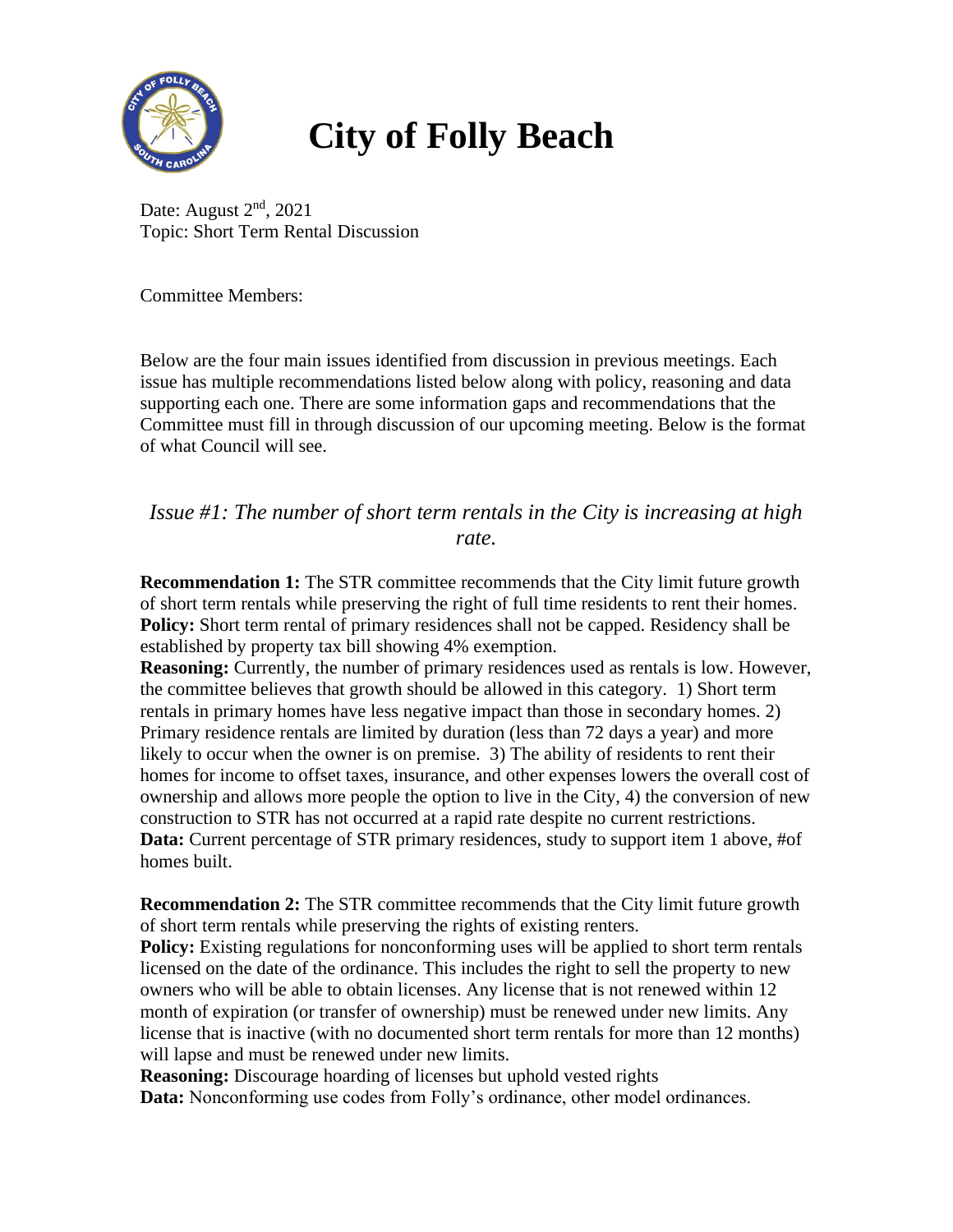**Recommendation 3:** The STR committee recommends that the City limit future growth but not hinder various property types from procuring a short term rental licenses by allowing high density multifamily units (condos) to not be included in a cap. **Policy:** Short term rentals in a property used as multifamily will not be subject to a cap with proof of legal ownership at the address.

**Reasoning:** Many condos do not allow STRs or they are already almost fully run as short term rentals. They are also controlled by HOA and that should/can be a building by building decision Having these entire buildings become short term rentals would not impact quality of life as they are either off island or within the commercial districts. New multifamily dwellings are not allowed per zoning ordinance. By exempting these properties from the cap, it allows the City to set a realistic number for a cap. **Data:** License registration data, HomeCompliance maps

**Recommendation 4:** The STR committee recommends that the City limit future growth by implementing a cap on the total amount of STR licenses for 6% properties in Folly Beach.

**Policy:** The target total % of renters on the island is:

- a. X%
- b. hard #
- c. % increase year over year
- d. limit by geography.

**Reasoning:** Control growth and maintain a diverse and vibrant community to foster full time residency.

**Data:** County tax assessor and business license fee annual data

### *Issue #2: Fees charged for short term rentals do not provide enough support to City resources based on the demand brought by the STR population.*

**Recommendation 1:** The STR committee recommends that the City increase the fees associated with Short Term Rentals.

### **Policy: Options**-

- a. Base fees increased based on residency
- b. Increase the per \$1000 fee similar to IOP
- c. institute a one time application fee that is higher (\$5000) and then a renewal fee with the current/similar fee schedule

**Reasoning:** These fees are absorbed by the renters, not residents or owners. The fees can then be used of fund infrastructure (sidewalks and ped paths), services (public safety, sanitation), and staff (full time dedicated rental staff). These fees could also be used to subsidize long term rentals and affordable housing with some zoning law changes at the City level to encourage this development. Fee would also be used to support more personnel for enforcement of either civil noise finds or for rental management in general. Another option is to set up a dedicated fund for public improvements that serve tourism. **Data:** Fee schedules from surrounding and similar municipalities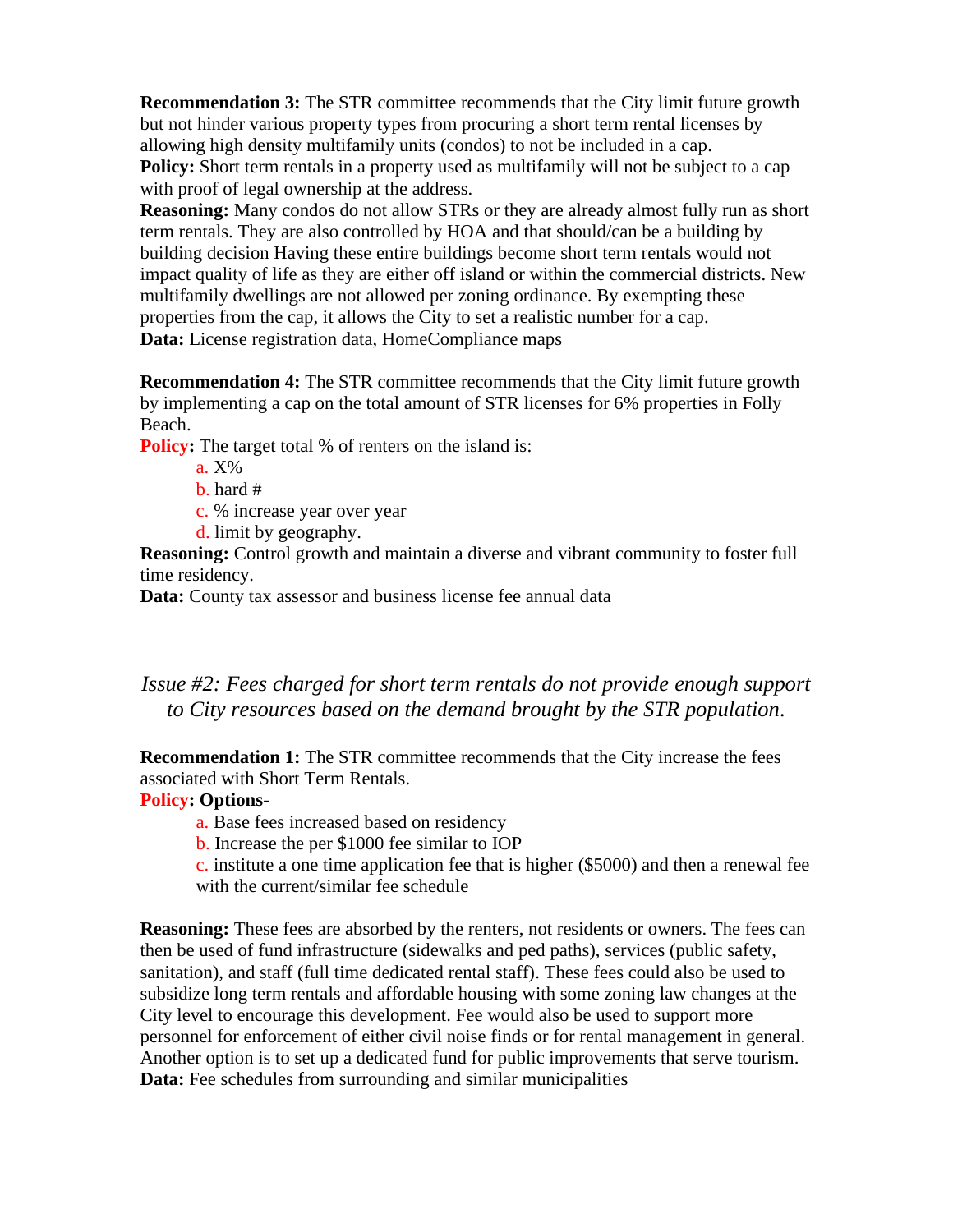### *Issue #3: Short term rentals cause an unwanted atmosphere on the island for full time residents.*

**Recommendation 1:** The STR committee recommends that the City require clearly marked parking spaces on site for rental properties.

**Policy:** All required parking spaces be delineated on the property.

**Reasoning:** Increase safety and aesthetics on the island.

Data: Anecdotal evidence and accounts from full time residents stating cars are illegally parking on ROW; parking tickets

**Recommendation 2:** The STR committee recommends that the City use a more robust verification of local agents.

Policy: Require properties be managed by someone with a SC property managers license and located within "x" miles of Folly Beach.

**Reasoning:** This will limit the number of poorly run rentals by 4% property owners who only rent during high season

**Data:** 

**Recommendation 3:** The STR committee recommends that the City utilize a notification more flexible and quicker than certified letters via mail.

**Policy:** The City will use email or an automated response to the local contact when a violation occurs, a process similar to what Turtle Patrol utilizes.

**Reasoning:** The renters are already gone by the time the notice is received and owners/agents cannot correct the issue in a timely manner.

**Data:** Rental strike letters, feedback from property management companies

**Recommendation 4:** The STR committee recommends that the City make the noise ordinance easier to enforce.

**Policy:** Options-

a. Installation of Noiseaware software in rentals with: at least one strike OR a minimum for all 6%/nonresident short term rentals.

b. nuisance rentals must provide a plan on how to correct the noise issues

c. change a noise violation from a criminal to civil violation (taking away jail time) and make it a true code enforcement issue

**Reasoning:** Strikes are historically difficult to get and full time residents are growing frustrated that noise violations are not being cited and therefore a strike is not issued Data: Noise complaint reports, anecdotal evidence from public safety

**Recommendation 5:** The STR committee recommends restricting the numbers of nights a rental can advertise

**Policy:** Either a minimum night requirement (2 or 3) per rental reservation, and/or a maximum rented days per license.